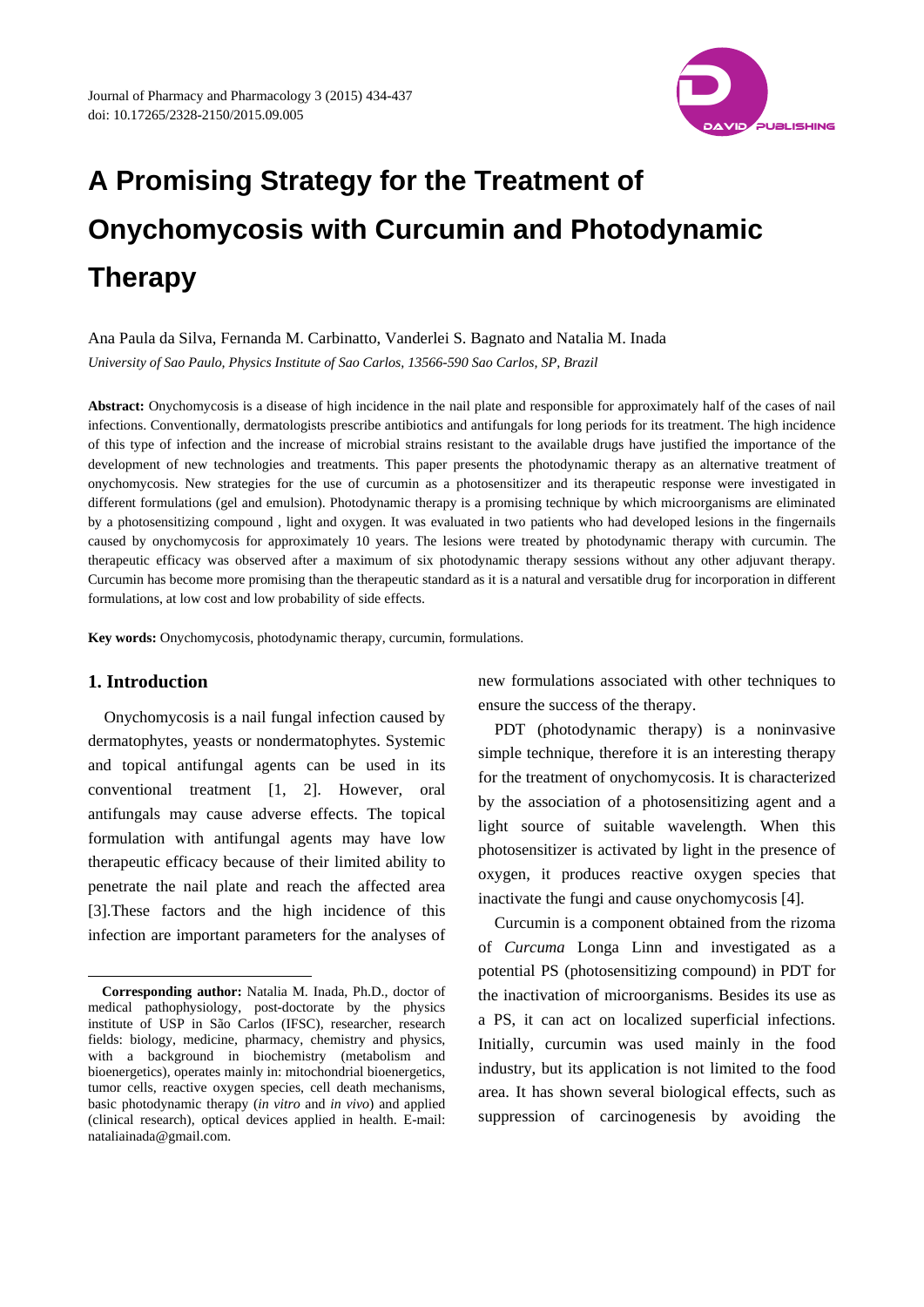proliferation of a wide variety of tumor cells (skin, lung, stomach, colon and breast), anti-inflammatory, antioxidant and bactericidal activitivies. Pharmacological actions can be intensified when curcumin is irradiated with blue light [5-7].

Silva, A. P. et al reported some promising results regarding the use of curcumin solutions for onychomycosis treatments in patients that had showed unsatisfactory results in conventional therapies and had been affected by the disease for more than 5 years. The patients nail plates were applied a curcumin solution and then illuminated with LED (light emitting diode) 450 nm [8]. However, curcumin in solution does not remain long in contact with the lesion due to the limitation of its standard formulation. As the nail plate is composed mainly of keratin, a low content of lipids and water, it works as a hydrophilic barrier. Lipids may represent an important route of transportation mainly for hydrophobic substances [9]. As the nail plate hampers the permeation of the PS, we have studied new formulations to improve the success of the therapy with curcumin.

Due to the structural characteristics of the nail plate, curcumin was used in different formulations (hydrophilic gel and water/oil emulsion) for the analysis of the success of the therapy.

## **2. Material and Methods**

#### *2.1 Patient Selection*

The patients with onychomycosis were selected with a clinical diagnosis confirmed by podiatrist.

The experiments were approved by the Ethics Committee of Anhembi Morumbi University (79th Ethics Committee Meeting on November 16, 2010) and patients signed an informed consent.

### *2.2 Formulation with PS*

Curcumin was solubilize with 1% alcohol and 0,1% dimethyl sulfoxide after Curcumin was incorporated in the 1.5% concentration in two different formulation, in carbopol gel and emulsion W/O.

#### *2.3 PDT for Treatment Onycomycosis*

Patients with Onychomycosis were treated for 20 min by an LED (450 nm, 100 mW/cm²) system developed in the Laboratory of Technological Support and anatomically designed for fingernails and Toenails (total fluence of 120 J/cm²) (Fig. 1).

Patients had their nail plate prepared with a solution of 40% urea emollient two hours before the treatment. Urea was in contact with the nail for one hour and after this period its excess was removed and PS was applied for one hour before illumination.

Curcumin in the 1.5% concentration was topically applied in gel or emulsion and subjected to illumination. After a seven-day treatment, a new evaluation was conducted for the analysis of the clinical response to the treatment. The follow-up treatment was performed by a clinical evaluation and documented by photographic images weekly.

For a comparative analysis of different formulations, the treatment was performed in two patients (case 1: male, aged 27 and case 2: female, 65 years old) with



**Fig. 1 Design of the device registered in the National Institute of Industrial Property (INPI Protocol No. 18110047225, December 5th, 2011).**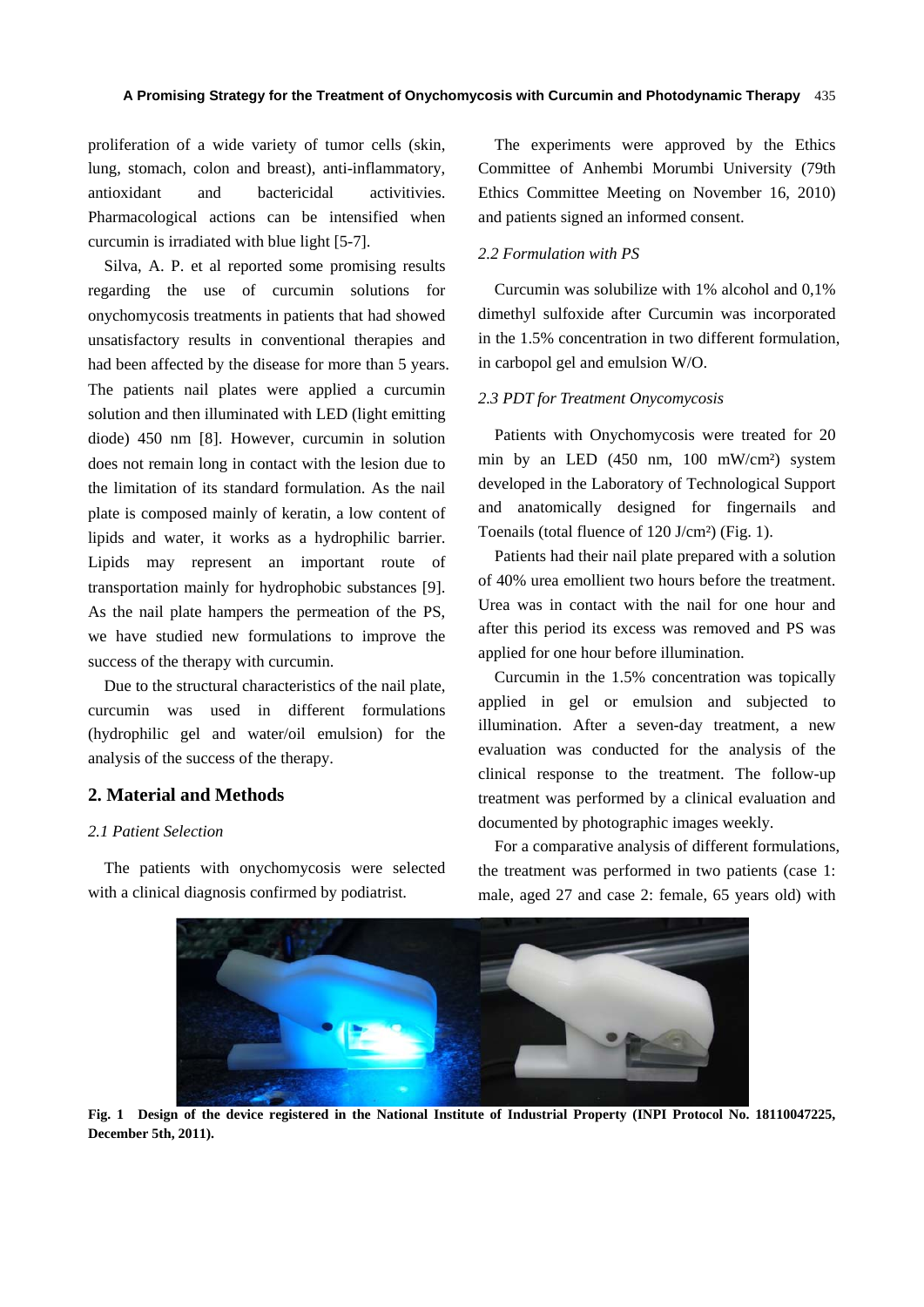#### **A Promising Strategy for the Treatment of Onychomycosis with Curcumin and Photodynamic Therapy**  436

fingernail diseases caused by fungi. Both patients had had the lesions for approximately 10 years. The results were positive for the laboratory cultures, which indicated the presence of fungi.

## **3. Results**

## *3.1 Patient 1: Treatment of Onychomycosis with Gel Curcumin*

Gel curcumin (1.5%) was topically applied to the fingernail (Fig. 2) in case 1. The nail was then protected from light for 1h. Only 6 PDT sessions were applied and a complete healing was achieved (Fig. 2b) and evidenced by the negative culture of microorganisms for fungi that cause onychomycosis.

# *3.2 Patient 2: Treatment of Onychomycosis with Emulsion Curcumin*

Curcumin incorporated in emulsion (1.5%) was topically applied to the fingernail (Fig. 3) in case 2. The nail was then protected from light for 1h. Only 5 PDT sessions were necessary and a complete healing was achieved (Fig. 3b) and evidenced by the negative culture of microorganisms for fungi that cause onychomycosis.



**Fig. 2 Male patient, 10 years of lesion, (a) before treatment and (b) after 6 sessions of PDT with curcumin (PDT pharma gel 1.5%).** 



**Fig. 3 Female patient, 10 years of lesion, (a) before treatment and (b) after 5 sessions of PDT with curcumin (PDT Pharma Emulsion 1.5%).**